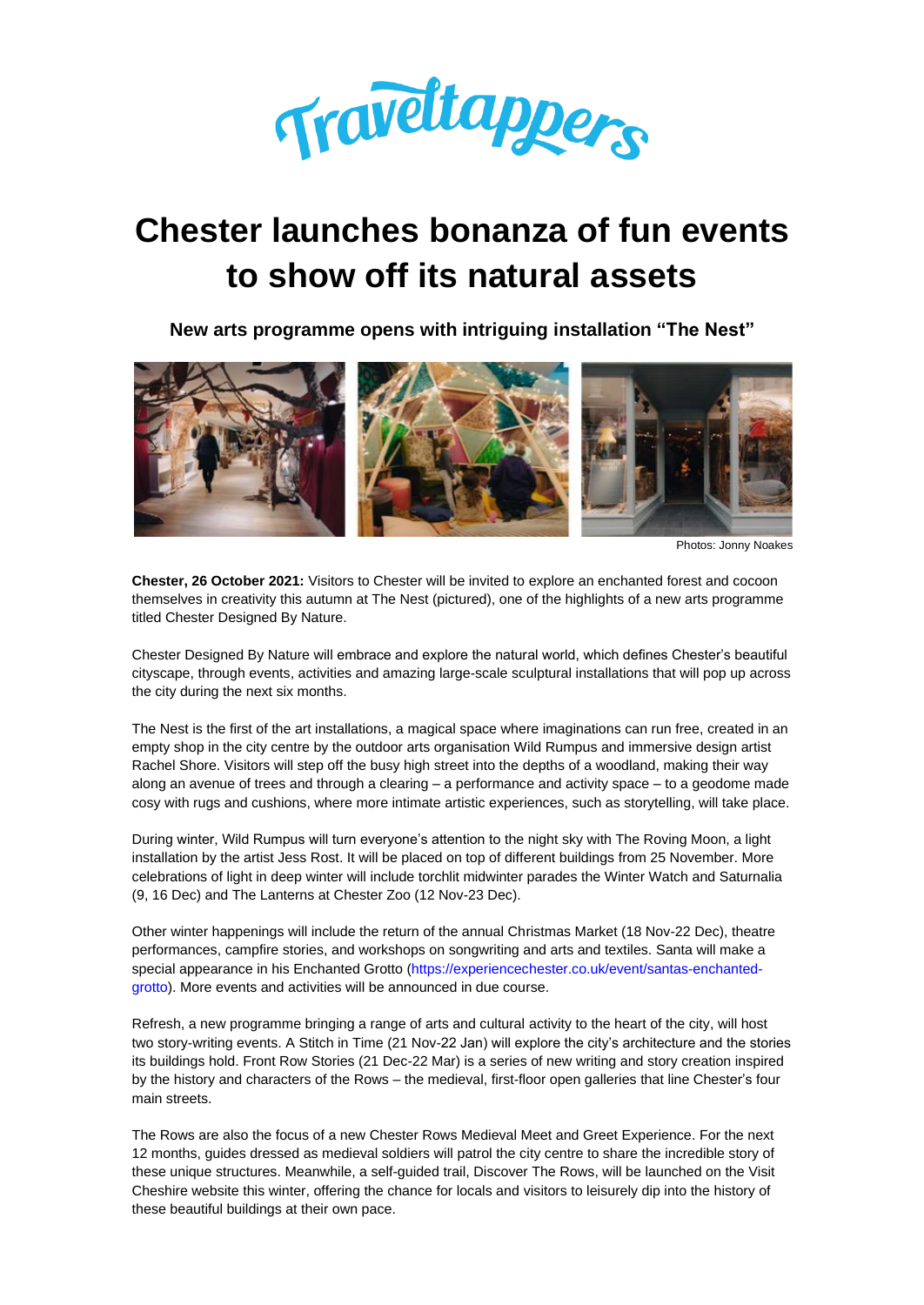Chester Designed By Nature is the initiative of Destination Chester, a network of the city's tourism businesses, with support from Wild Rumpus and the city's cultural centre, Storyhouse.

For more details, go to [www.visitchester.com.](http://www.visitchester.com/)

# **\*\*COMING SOON TO THE NEST…\*\***

#### **4 November: Guided Meditation**

A cosy guided meditation will be held in the sanctuary of The Nest, where participants can press pause for a moment and, just like the leaves beginning to fall from the trees, learn to gracefully let go. Chloë Webster, from Girl Meditates, will gently guide the three 30-minute meditation sessions, which aim to decompress the body and relax the mind and soul.

## **6 November: Only Human**

Four electronic musicians from Only Human will showcase their unique take on the themes of hibernation and shelter at this special event. Pieces specially written for the evening, featuring autumnal sequences and wintry arpeggios, will be performed live using both modular and hardware synthesizers.

#### **10 & 11 November: Chester Songwriters**

Chester Songwriters will reveal how the mysterious process of writing songs comes to life at a special workshop on 10 November. Budding and even accomplished songwriters, or those just interested in the arts, are welcome to join in and even bring along their own work for comment or advice. On the following evening, Chester Songwriters will perform a variety of original songs from a wide range of genres and influences and share with the audience the events and circumstances behind the songs.

#### **17 November: Story Cafe**

Lisa Rossetti, a local poet and Words for Wellbeing practitioner, will lead "Hearth Tales", A Story Café for adults. The aim is to create safety, self-care and community in these difficult times, reflecting on the natural and city environment and coping with change as winter approaches. Drawing on the rich heritage of seasonal folk tales, the event will bring people together to listen, connect and create new stories about Chester.

#### **20 November: Autumn Headdress Workshop**

Victorian millinery is the inspiration for this workshop with the artist Estelle Woolley, especially the use of flamboyant head pieces, which often incorporated natural materials such as feathers and birds. Participants will learn how to make an autumn-inspired headdress, using curiosities and natural objects that are ethically sourced or foraged locally, such as fresh flowers, feathers, leaves and shells.

To book, go to [www.storyhouse.com/post/blog/step-inside-the-nest-this-autumn](https://www.storyhouse.com/post/blog/step-inside-the-nest-this-autumn)

*Events are subject to government guidance and any local Covid-19 measures at the time*.

#### **Notes to editors:**

For further information, images and press trips, contact Kate Simon on 07939 526109 or [kate@traveltappers.co.uk.](mailto:kate@traveltappers.co.uk)

# **About the Welcome Back Fund and Northern Powerhouse**

Funding to provide the services in this project is provided by the **Welcome Back Fund** (WBF). WBF is managed by Her Majesty's Government and is supported by the European Regional Development Fund. The project is receiving more than £300,000 of funding from the England European Regional Development Fund as part of the European Structural and Investment Funds Growth Programme 2014-2020. The Department for levelling up Housing and Communities (and in London the intermediate body Greater London Authority) is the Managing Authority for the European Regional Development Fund. Established by the European Union, the European Regional Development Fund helps local areas stimulate their economic development by investing in projects that will support innovation, businesses, and create jobs and local community regenerations. For more information, visit https://www.gov.uk/european-growthfunding.